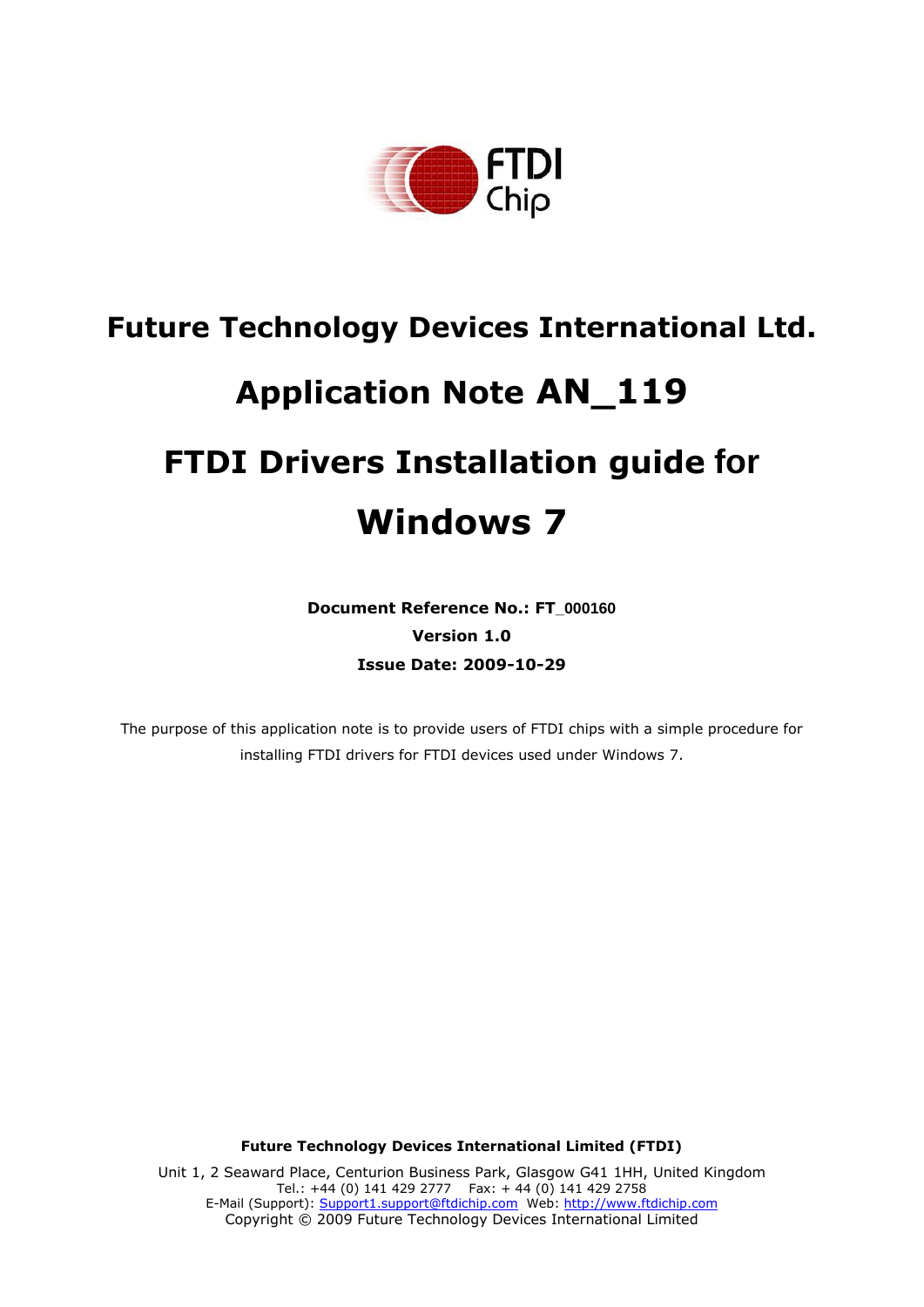

# **Table of Contents**

|  | 5.1 Windows 7 cannot find drivers for my device 14                 |  |
|--|--------------------------------------------------------------------|--|
|  | 5.2 Devices not shown in Device Manager for uninstalling 15        |  |
|  | 5.3 Windows 7 shows a warning that the driver is not certified  16 |  |
|  | 5.4 Driver will not install on Windows 7 x64 17                    |  |
|  |                                                                    |  |
|  |                                                                    |  |
|  |                                                                    |  |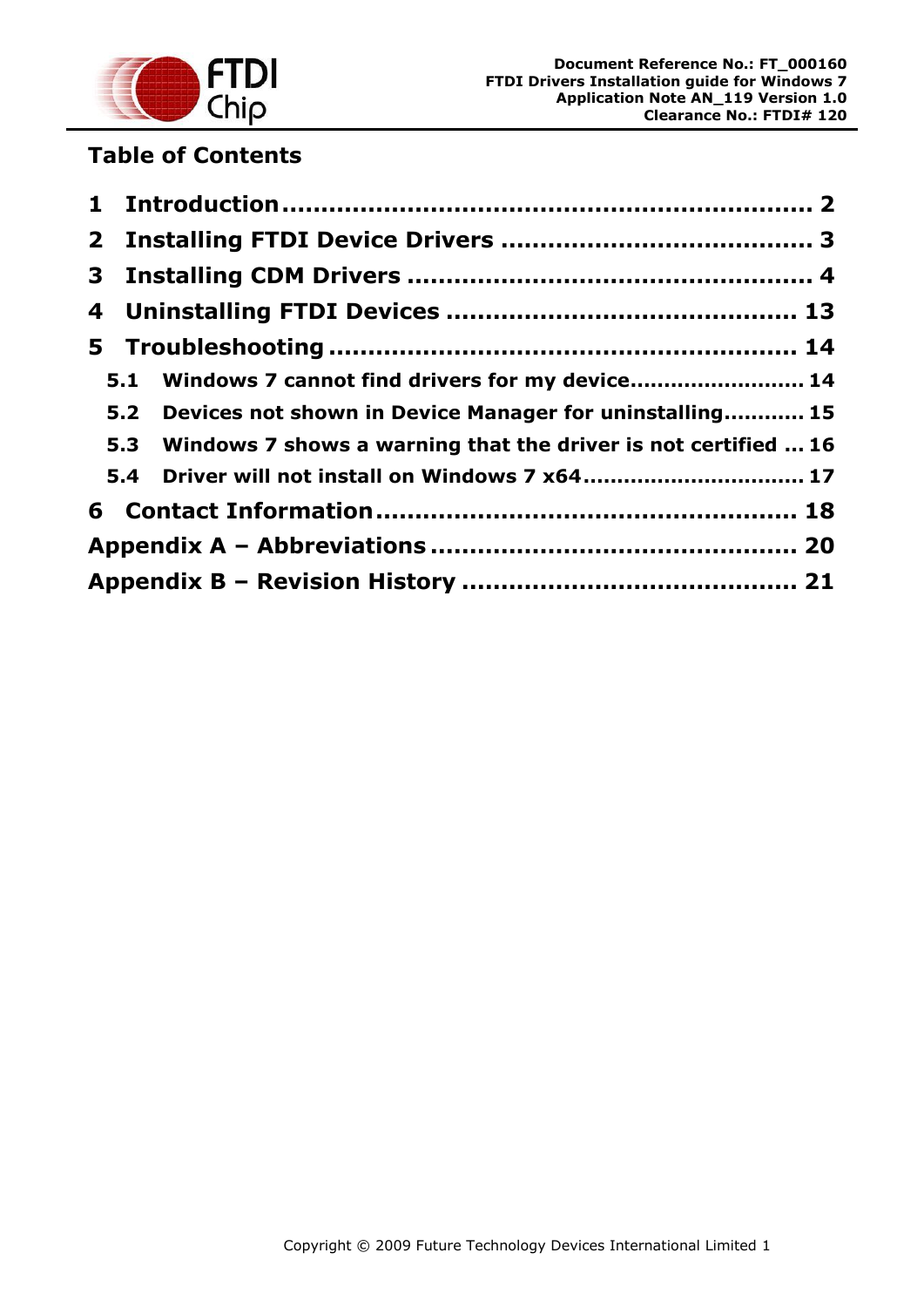

# <span id="page-2-0"></span>**1 Introduction**

The purpose of this application note is to provide users of FTDI chips with a simple procedure for installing FTDI drivers for their devices under Windows 7.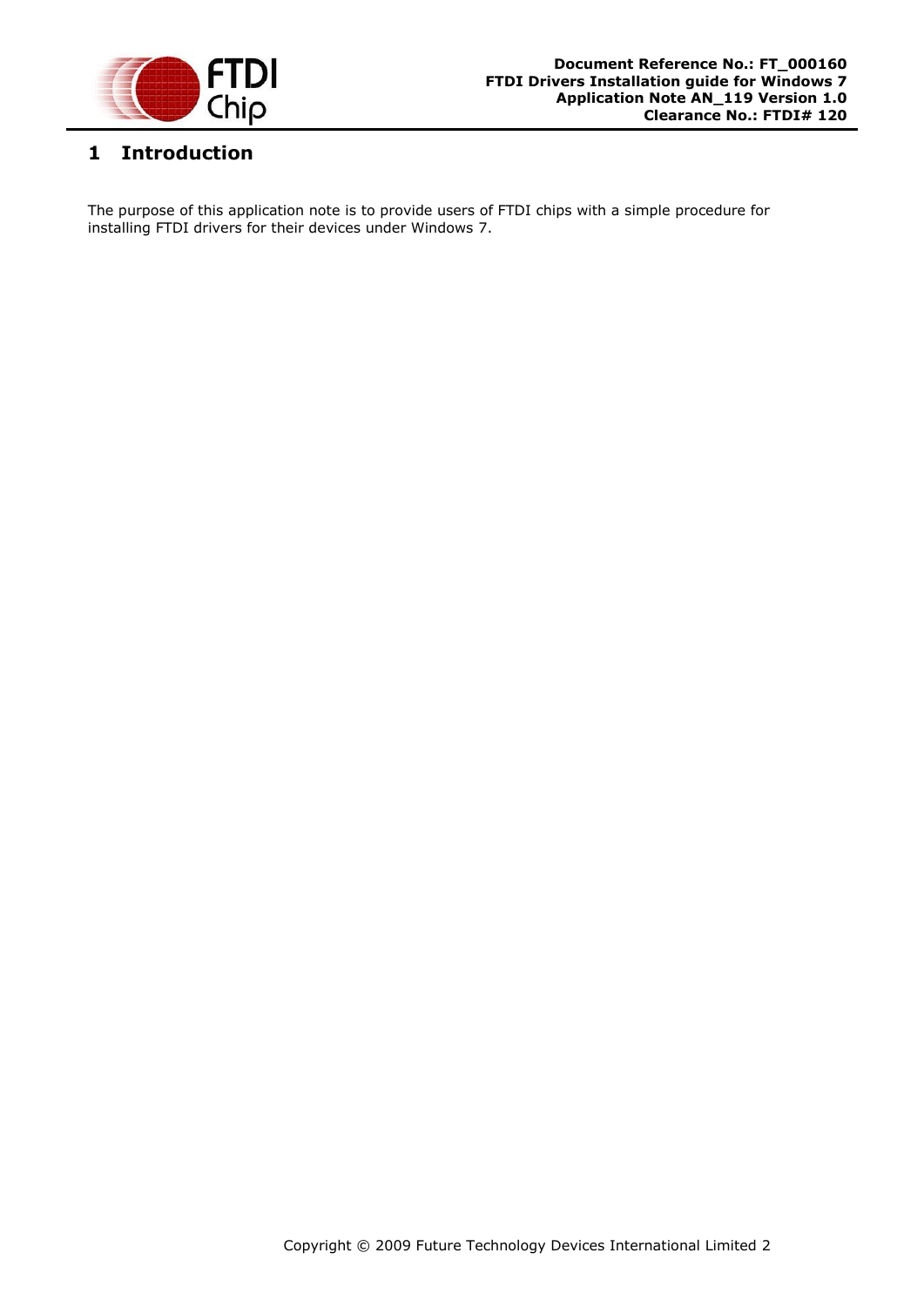

# <span id="page-3-0"></span>**2 Installing FTDI Device Drivers**

FTDI have previously provided two types of driver for Windows OS: a D2XX direct driver and a virtual COM port (VCP) driver. Previously, these drivers were mutually exclusive and could not be installed at the same time. The new Windows combined driver model (CDM) which may be installed on Windows 2000, XP, VISTA or Windows 7 allows applications to access FTDI devices through either the D2XX DLL or a COM port without having to change driver type. However, it should be noted that an application can only communicate through one of these interfaces at a time and cannot send commands to the D2XX DLL and the associated COM port at the same time.

The CDM driver comes in two parts. The first part is the bus layer that provides D2XX style functionality and is always installed. The second part is the serial COM port layer and the CDM driver will determine whether a COM port should be exposed by reading the EEPROM of FT232R, FT245R, FT2232D, FT2232H and FT4232H devices. In the case of FT232BM, FT245BM, devices, the CDM driver will default to always installing a COM port.

This behavior can be changed and EEPROM settings ignored by changing the driver INF files as detailed in FTDI Application Note AN-107, Advanced Driver Options. Please note that modifying the INF files of a Microsoft WHQL certified driver will invalidate the Windows certification.

The driver is downloadable from the FTDI website by clicking the word download: [download.](http://www.ftdichip.com/Drivers/CDM/CDM%202.04.16%20WHQL%20Certified.zip)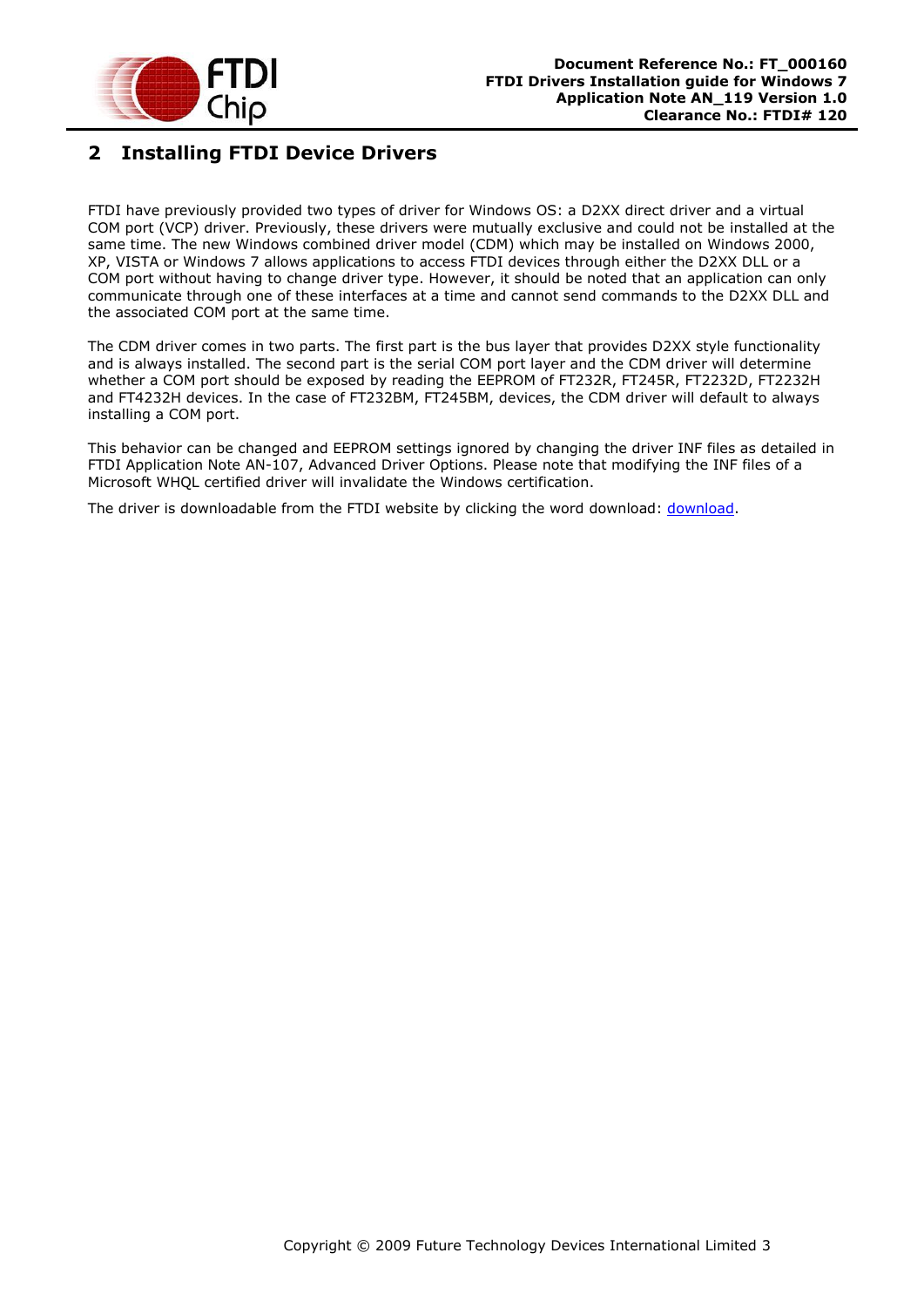

# <span id="page-4-0"></span>**3 Installing CDM Drivers**

To install CDM drivers for an FTDI device under Windows 7, follow the instructions below:

Connect the device to a spare USB port on your PC.

If there is an available Internet connection, Windows 7 will silently connect to the Windows Update website and install any suitable driver it finds for the device.

If the automatic installation takes place there is no need to continue with the procedure outlined below.

If no suitable driver is automatically found then the following procedure should be followed.

Press the Windows start button to bring up the start menu and select "Control Panel".

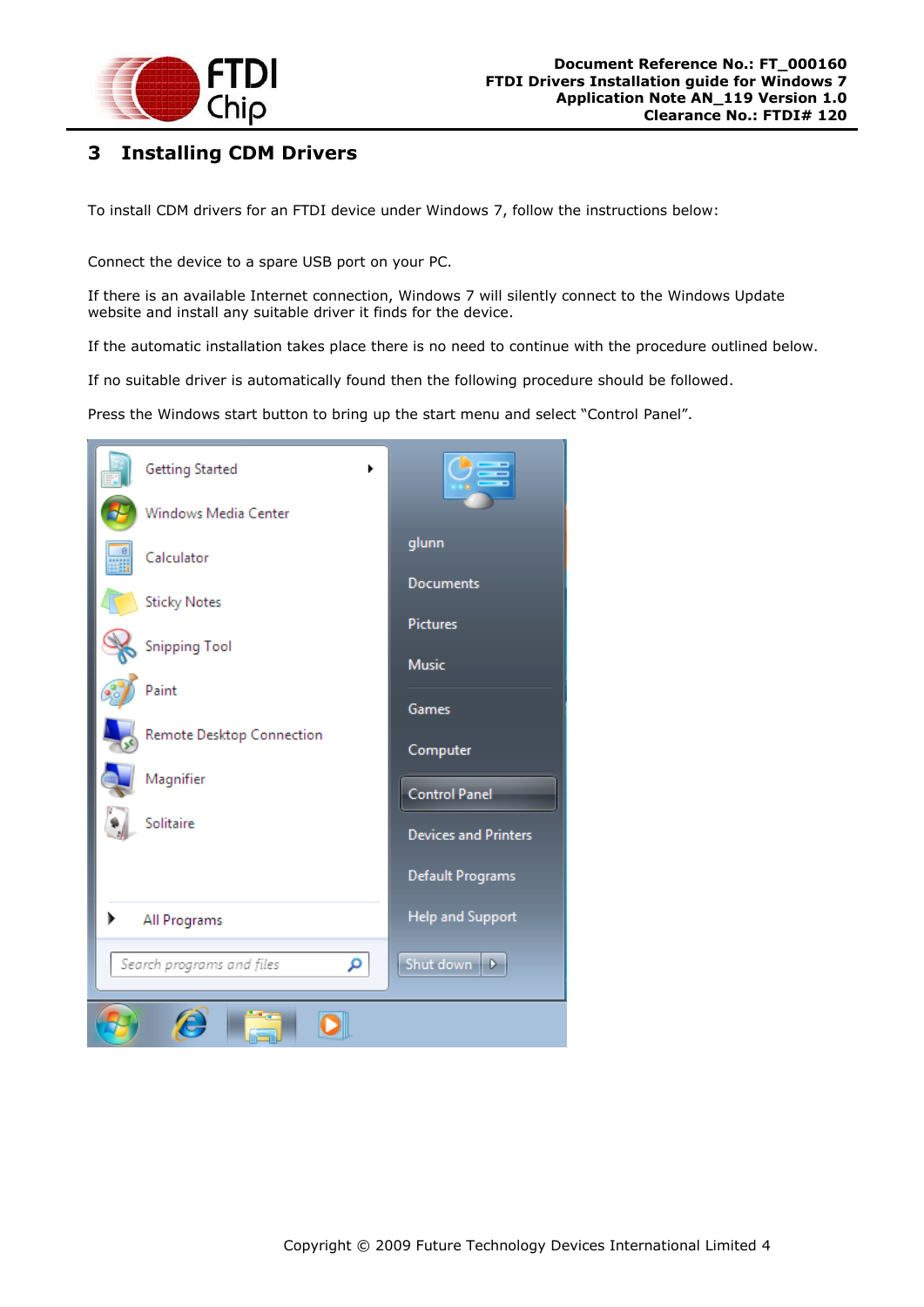

From the Control Panel window select Hardware and Sound



At the next screen select Device Manager:

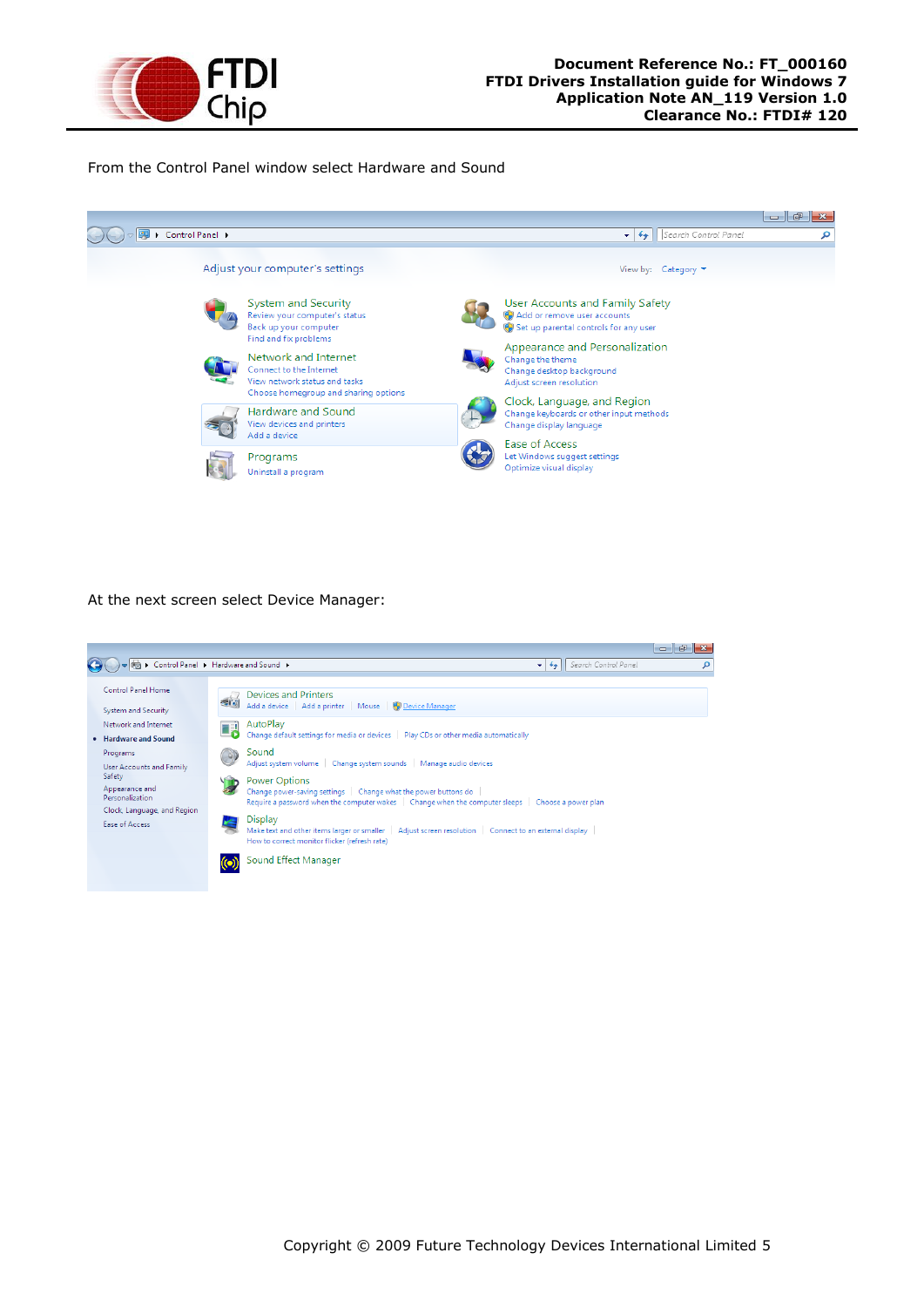

In the Device Manager window there will be a device under Other Devices with a yellow warning symbol to indicate a problem ie no driver installed. The text next to this device will depend on the device attached. In this example the device was a TTL232R device.

| Device Manager                                                                                                                                                                                                                                                                                                                                                                                                                                                                      | $\begin{array}{c c c c c c} \hline \multicolumn{3}{c }{\mathbf{C}} & \multicolumn{3}{c }{\mathbf{C}} & \multicolumn{3}{c }{\mathbf{X}} \end{array}$ |
|-------------------------------------------------------------------------------------------------------------------------------------------------------------------------------------------------------------------------------------------------------------------------------------------------------------------------------------------------------------------------------------------------------------------------------------------------------------------------------------|-----------------------------------------------------------------------------------------------------------------------------------------------------|
| File Action View Help                                                                                                                                                                                                                                                                                                                                                                                                                                                               |                                                                                                                                                     |
| 面图2面间的收缩<br>$\Rightarrow$<br>⇔                                                                                                                                                                                                                                                                                                                                                                                                                                                      |                                                                                                                                                     |
| a a glunn-PC<br><b>Delle Computer</b><br>$\triangleright$ $\Box$ Disk drives<br>> Display adapters<br>DVD/CD-ROM drives<br>Floppy disk drives<br>D : <sub>도</sub> 를 Floppy drive controllers<br>> Ea IDE ATA/ATAPI controllers<br>> Evboards<br>$\triangleright$ $\cdot$ Mice and other pointing devices<br>Monitors<br>Network adapters<br>4  Do Other devices<br>$\mathbb{Z}$ TTL232R<br><b>D. 零 Ports (COM &amp; LPT)</b><br>Processors<br>> = Sound, video and game controllers |                                                                                                                                                     |
| > - System devices<br><b>b</b> Universal Serial Bus controllers                                                                                                                                                                                                                                                                                                                                                                                                                     |                                                                                                                                                     |
|                                                                                                                                                                                                                                                                                                                                                                                                                                                                                     |                                                                                                                                                     |

Right click on the other device (TTL232R in this example) to bring up a menu as shown below.



From the displayed menu select "Update Driver Software…"

This then displays the option for an automatic search or a manual search.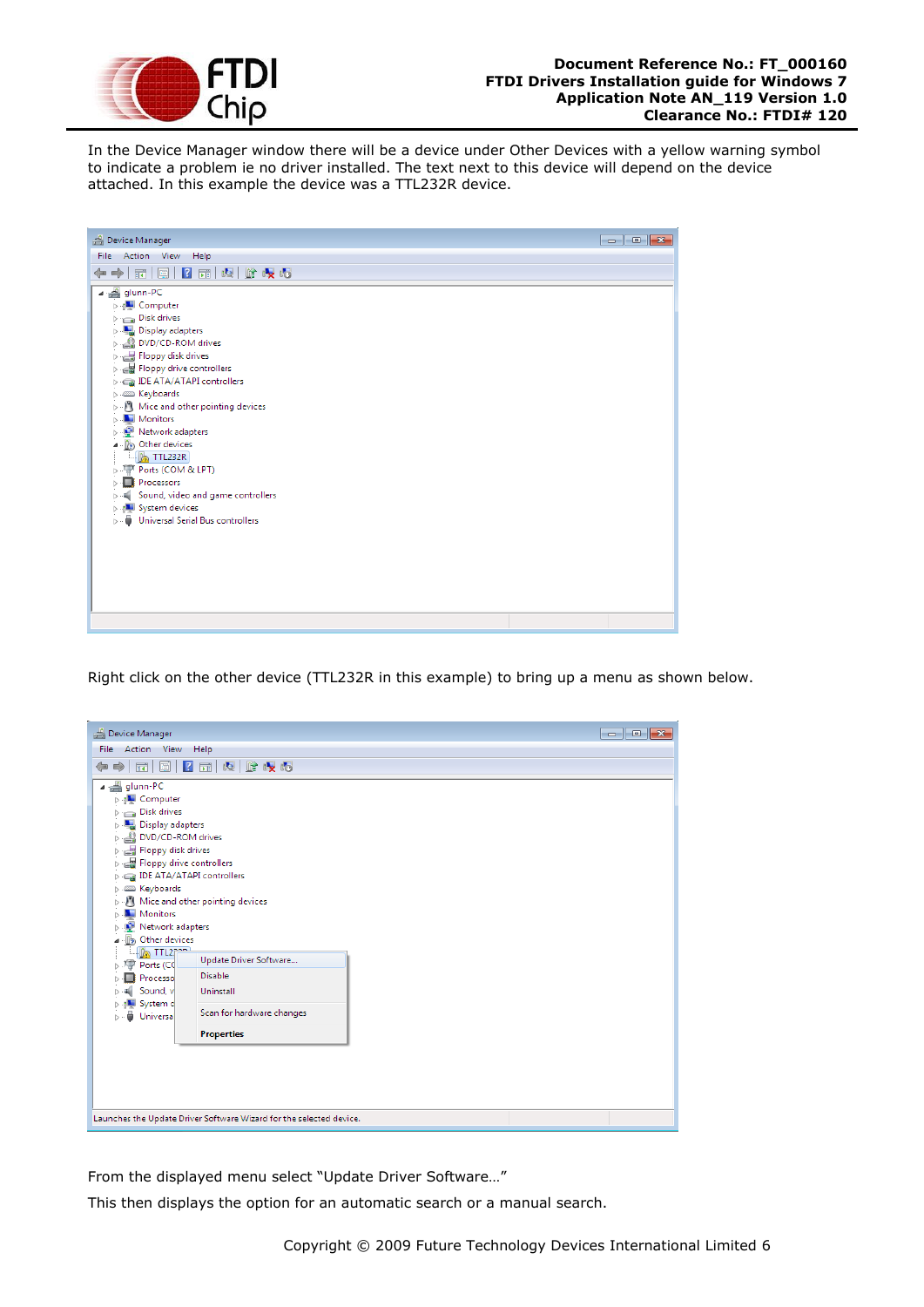

|  | Update Driver Software - USB Serial Port                                                                                                                                                                                               |        |
|--|----------------------------------------------------------------------------------------------------------------------------------------------------------------------------------------------------------------------------------------|--------|
|  | How do you want to search for driver software?                                                                                                                                                                                         |        |
|  | Search automatically for updated driver software<br>Windows will search your computer and the Internet for the latest driver software<br>for your device, unless you've disabled this feature in your device installation<br>settings. |        |
|  | Browse my computer for driver software<br>Locate and install driver software manually.                                                                                                                                                 |        |
|  |                                                                                                                                                                                                                                        |        |
|  |                                                                                                                                                                                                                                        | Cancel |

Select the second option to browse manually.

| Update Driver Software - TTL232R                                                                                                                                                                                   |  |
|--------------------------------------------------------------------------------------------------------------------------------------------------------------------------------------------------------------------|--|
| Browse for driver software on your computer                                                                                                                                                                        |  |
| Search for driver software in this location:                                                                                                                                                                       |  |
| RIVERS\CDM 2.04.16 WHQL Certified\CDM 2.04.16 WHQL Certified →<br>Browse                                                                                                                                           |  |
| Include subfolders                                                                                                                                                                                                 |  |
| $\rightarrow$ Let me pick from a list of device drivers on my computer<br>This list will show installed driver software compatible with the device, and all driver<br>software in the same category as the device. |  |
| Cancel<br>Next                                                                                                                                                                                                     |  |

In the address box put the exact location where the drivers have been saved to. This may be on a CD or in a folder on the PC. It is not necessarily the exact same location as shown in the screenshot. The drivers could have been saved anywhere of the users choosing.

After entering the address select "NEXT" to start the installation.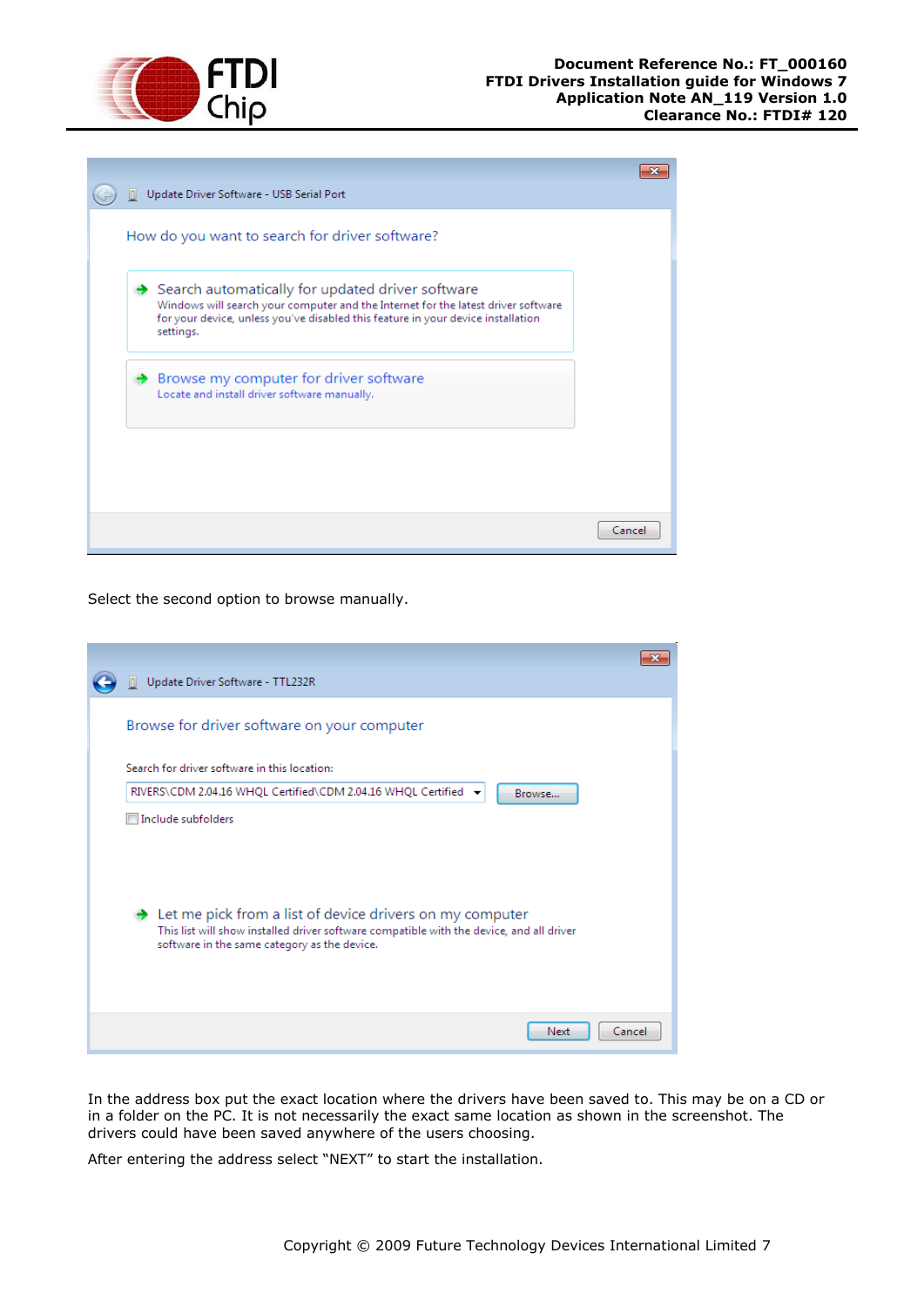

| Update Driver Software - TTL232R<br>O. | $\overline{23}$ |
|----------------------------------------|-----------------|
| Installing driver software             |                 |
|                                        |                 |
|                                        |                 |
|                                        |                 |
|                                        |                 |
|                                        |                 |
|                                        |                 |

When the installation has finished a completion screen is displayed.

| Update Driver Software - USB Serial Converter<br>Ini                 |  |
|----------------------------------------------------------------------|--|
| Windows has successfully updated your driver software                |  |
| Windows has finished installing the driver software for this device: |  |
| <b>USB Serial Converter</b>                                          |  |
|                                                                      |  |
|                                                                      |  |
|                                                                      |  |
|                                                                      |  |
|                                                                      |  |
| Close                                                                |  |

Press Close to close this window and go back to the Device Manager Window.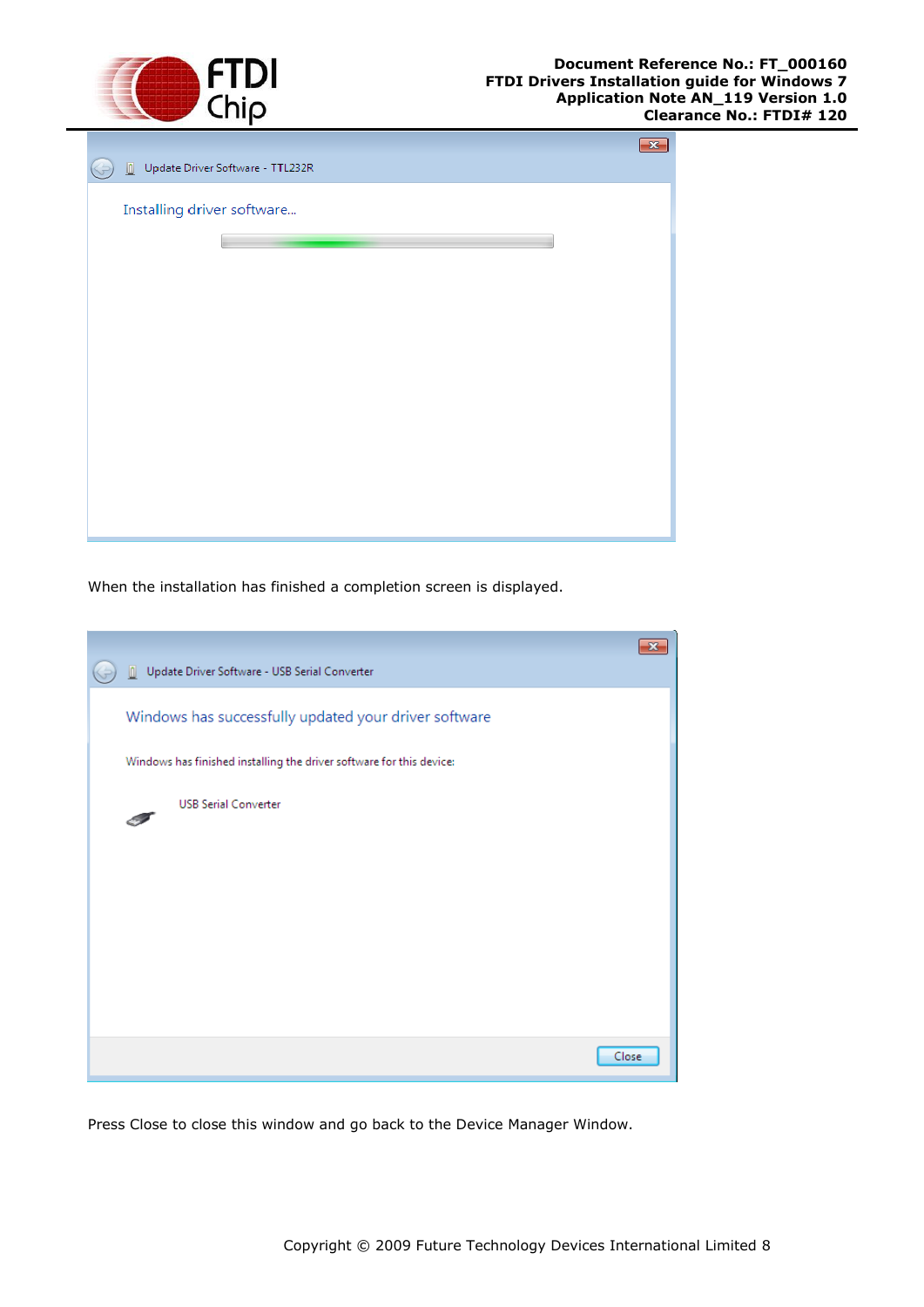



The Device Manager will still show a device under Other Devices but in addition to this there is a new entry under Universal Serial Bus Controllers indicated in the screenshot above as the USB Serial Converter. This indicates the bus layer of the driver is installed. Installing the Virtual Com Port layer of the driver is almost a repeat of the last few steps.

Right click on the other device (TTL232R in this example) to bring up a menu as shown below.



From the displayed menu select "Update Driver Software…"

This then displays the option for an automatic search or a manual search.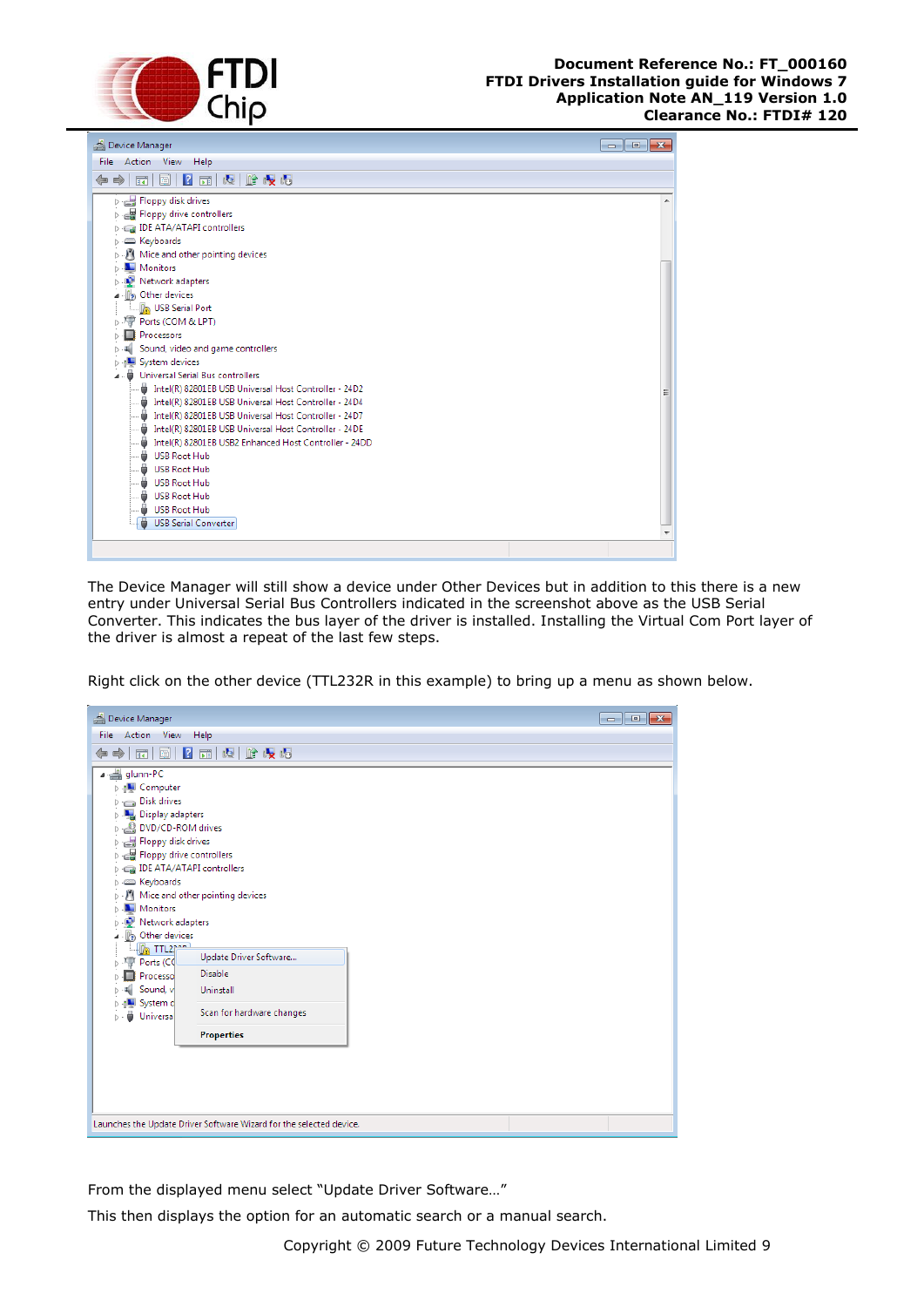

| Update Driver Software - USB Serial Port                                                                                                                                                                                               |        |
|----------------------------------------------------------------------------------------------------------------------------------------------------------------------------------------------------------------------------------------|--------|
| How do you want to search for driver software?                                                                                                                                                                                         |        |
| Search automatically for updated driver software<br>Windows will search your computer and the Internet for the latest driver software<br>for your device, unless you've disabled this feature in your device installation<br>settings. |        |
| $\rightarrow$ Browse my computer for driver software<br>Locate and install driver software manually.                                                                                                                                   |        |
|                                                                                                                                                                                                                                        |        |
|                                                                                                                                                                                                                                        | Cancel |

Select the second option to browse manually.

| Update Driver Software - USB Serial Port                                                                                                                                                                           |
|--------------------------------------------------------------------------------------------------------------------------------------------------------------------------------------------------------------------|
| Browse for driver software on your computer                                                                                                                                                                        |
| Search for driver software in this location:                                                                                                                                                                       |
| RIVERS\CDM 2.04.16 WHQL Certified\CDM 2.04.16 WHQL Certified →<br>Browse                                                                                                                                           |
| Include subfolders                                                                                                                                                                                                 |
| $\rightarrow$ Let me pick from a list of device drivers on my computer<br>This list will show installed driver software compatible with the device, and all driver<br>software in the same category as the device. |
| Cancel<br>Next                                                                                                                                                                                                     |

In the address box put the exact location where the drivers have been saved to. This may be on a CD or in a folder on the PC. It is not necessarily the exact same location as shown in the screenshot. The drivers could have been saved anywhere of the users choosing.

After entering the address select "NEXT" to start the installation.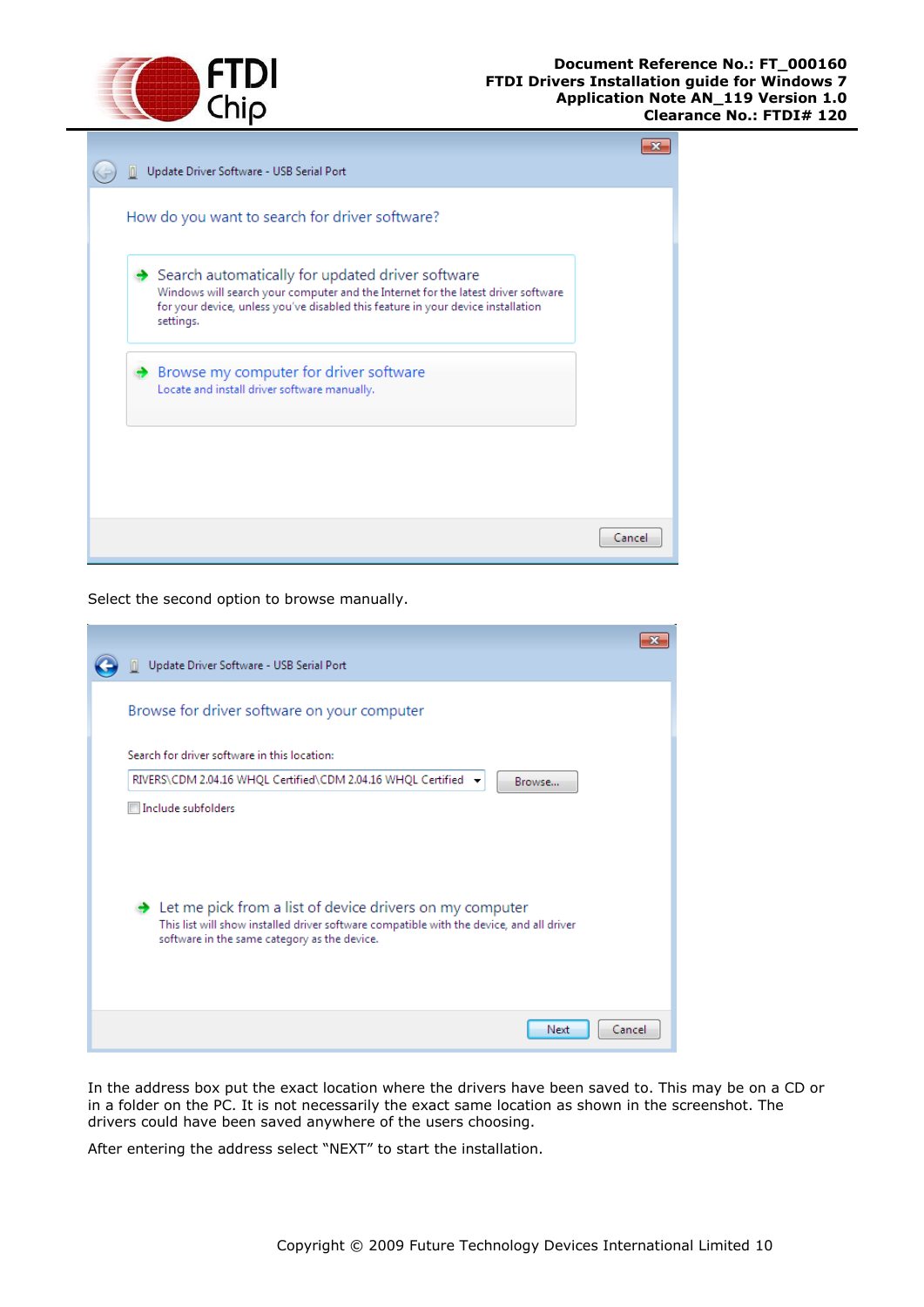

| Update Driver Software - TTL232R<br>O. | $-23$ |
|----------------------------------------|-------|
| Installing driver software             |       |
|                                        |       |
|                                        |       |
|                                        |       |
|                                        |       |
|                                        |       |
|                                        |       |
|                                        |       |

When the installation is finished a completion screen is displayed.

| Update Driver Software - USB Serial Port (COM3)<br>n.                |       |
|----------------------------------------------------------------------|-------|
| Windows has successfully updated your driver software                |       |
| Windows has finished installing the driver software for this device: |       |
| <b>USB Serial Port</b>                                               |       |
|                                                                      |       |
|                                                                      |       |
|                                                                      |       |
|                                                                      |       |
|                                                                      |       |
|                                                                      | Close |

Note this screen also displays the COM port assigned to the device.

Press Close to close this window and go back to the Device Manager Window.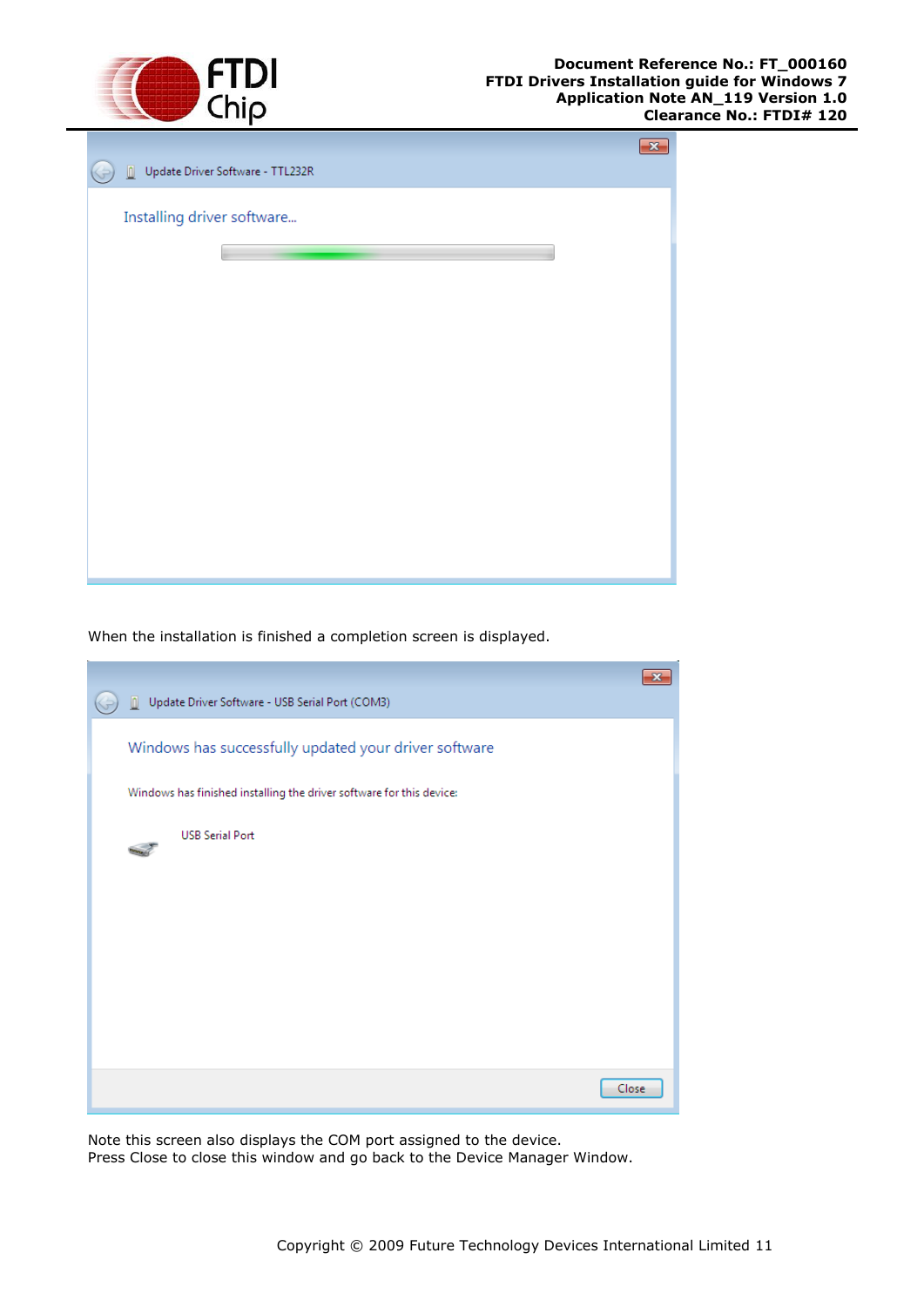



This time the Device Manager does not have a TTL232R entry under Other Devices but does show entries under Universal Serial Bus Controllers and Ports (COM & LPT). The above screen shot displays a correct installation. The device is now ready to use on COM3.

NOTE: Not all devices will install to COM3. The COM port allocation is determined by the installation wizard on the basis of the next free com port as designated in the PC registry.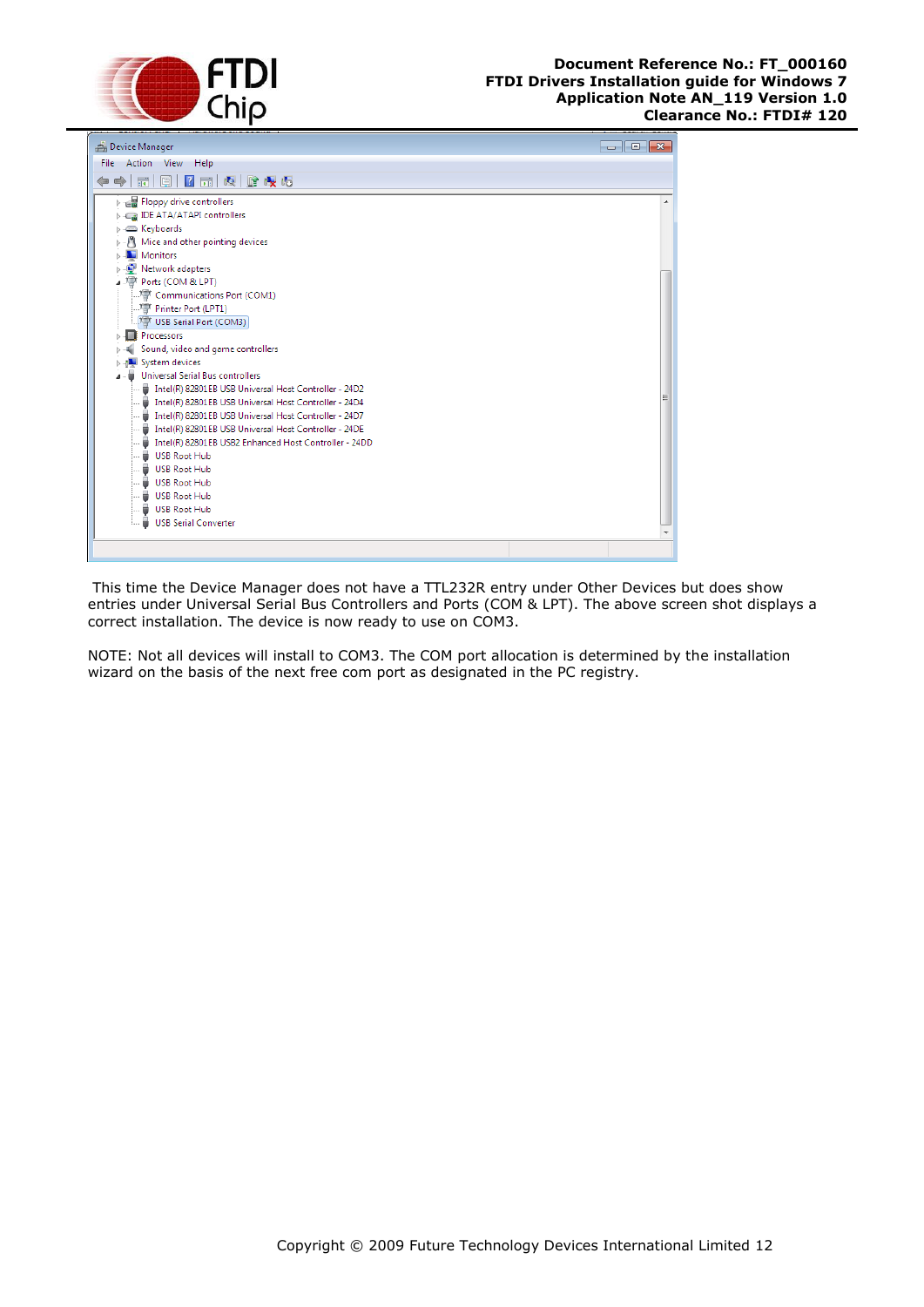

# <span id="page-13-0"></span>**4 Uninstalling FTDI Devices**

With the release of Microsoft Windows 7, the FTDI uninstaller has been rendered unusable due to Windows Resource Protection preventing the executable from deleting driver files and associated registry values. Windows 7 will only allow the system itself to modify files and registry values in these locations.

Devices can be removed using the Device Manager by simply right-clicking on the mouse and selecting "Uninstall".This will delete the associated registry entries for that device only. Windows 7 provides an automatic method to delete driver files via a check box to "Delete the driver software for this device" on the uninstall dialog box.

| <b>Confirm Device Uninstall</b>                                  |  |  |
|------------------------------------------------------------------|--|--|
| USB Serial Port (COM3)                                           |  |  |
| Waming: You are about to uninstall this device from your system. |  |  |
| Delete the driver software for this device.                      |  |  |
| OK<br>Cancel                                                     |  |  |
|                                                                  |  |  |
| Confirm Device Uninstall                                         |  |  |
|                                                                  |  |  |
| <b>USB Serial Converter</b>                                      |  |  |
| Waming: You are about to uninstall this device from your system. |  |  |
| Delete the driver software for this device.                      |  |  |

This stage is done twice. Once for the device under Ports(COM & LPT) and once for the device under Universal Serial Bus Controllers.

Windows 2000, XP and Server 2003 do not have this check box, so driver files and OEM INF and PNF files must be removed manually or by using a custom application.

Some points to note about the new un-installation method:

- In the case of FT2232 / FT4232 devices, a composite device is also installed. This can also be removed by right-clicking and selecting "Uninstall". There is no option to delete the driver files when doing this as the driver for the composite device is a native Windows driver.
- If the VCP driver has been installed, the COM port driver should be uninstalled before the bus driver. If the bus is removed first, the COM port will no longer appear in the Device Manager.
- If the files are deleted while other installed devices still require them those devices will not work correctly. This can be fixed by right clicking the device and selecting "Reinstall Driver" which will replace the missing files.
- If a device to be uninstalled is not connected to the PC, the device can still be removed by setting the device manager to show phantom devices . This also allows a virtual COM port to be uninstalled if the bus layer has been removed first.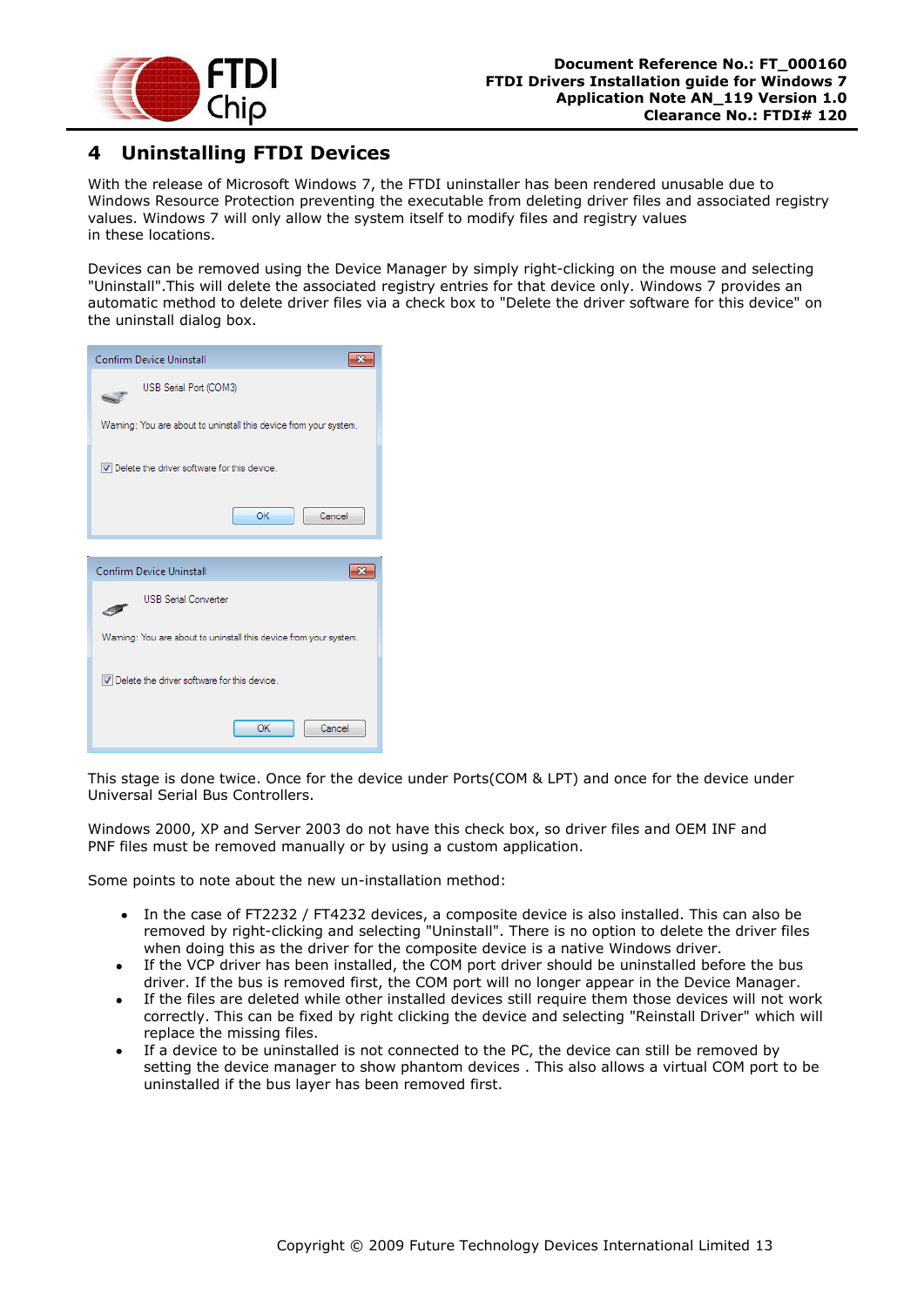

# <span id="page-14-0"></span>**5 Troubleshooting**

## <span id="page-14-1"></span>**5.1 Windows 7 cannot find drivers for my device**

This error can occur if the VID and PID programmed into the device EEPROM do not match those listed in the INF files for the driver. The VID and PID programmed into the device EEPROM may be found by using the USBView utility from the FTDI web site. These can then be checked against the VID and PID entries in the driver INF files. If they do not match, that driver cannot be installed for that device without either re-programming the device EEPROM or modifying the list of VID and PID numbers in the INF files. Please note that only your own company VID and PID or FTDI's VID (0x0403) and FTDI PID issued for use by the customer should be used in the EEPROM and INF files.

End customers should obtain modified drivers from the OEM of the device, and not necessarily edit the files themselves.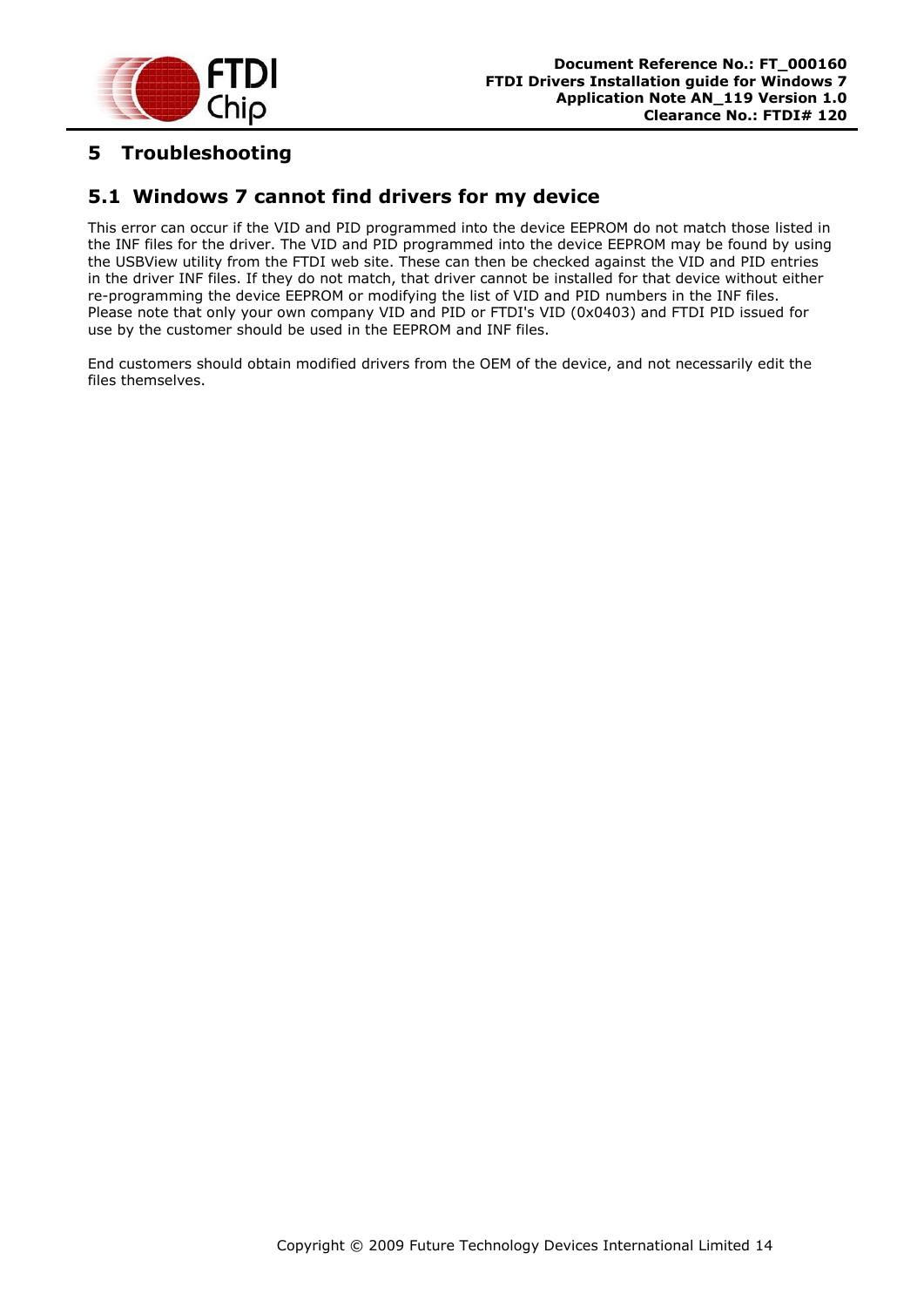

## <span id="page-15-0"></span>**5.2 Devices not shown in Device Manager for uninstalling**

Devices that have been installed on a system but are not currently available are referred to as "phantom devices". These devices are not usually displayed in the device manager, but can be made to be displayed as though they are attached. This allows device properties to be changed or devices to be uninstalled via Device Manger even though the device is not physically connected to the PC.

To display phantom devices in Device Manager, a new system variable is required. Open "Control Panel > System" then select the "Advanced" tab and click "Environment Variables". In the System Variables section (**NOT THE USER VARIABLES SECTION**), click "New..." to display the following window:

| Edit System Variable |                                |
|----------------------|--------------------------------|
| Variable name:       | DevMgr_Show_NonPresent_Devices |
| Variable value:      |                                |
|                      | Cancel<br>ОК                   |

Create a new System Variable called "DevMgr\_Show\_NonPresent\_Devices" and set the value to 1, then click OK.

Open the Device Manager ("Control Panel > System" then select the "Hardware" tab and click "Device Manager…", or "Control Panel > Device Manger" in Windows 7) and select "View > Show Hidden Devices". Device Manager will then show all hidden and phantom devices available on that PC as shaded.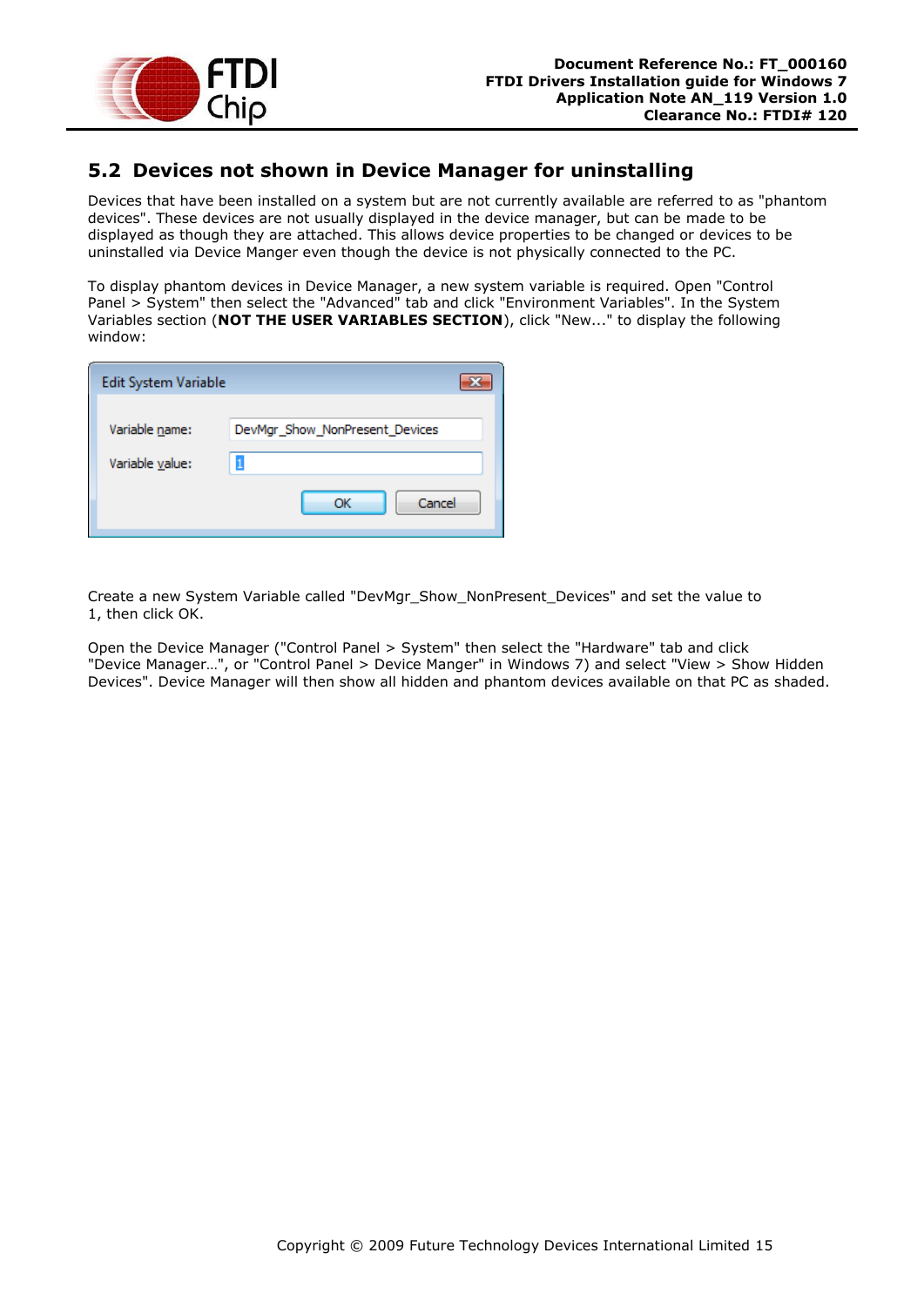

## <span id="page-16-0"></span>**5.3 Windows 7 shows a warning that the driver is not certified**

If the driver is not certified then a pop up window such as shown below will be displayed.



If you are certain of the source of the driver the warning can be ignored and you can continue installation by selecting "Install this driver software anyway".

If you are unsure about the driver source contact your vendor.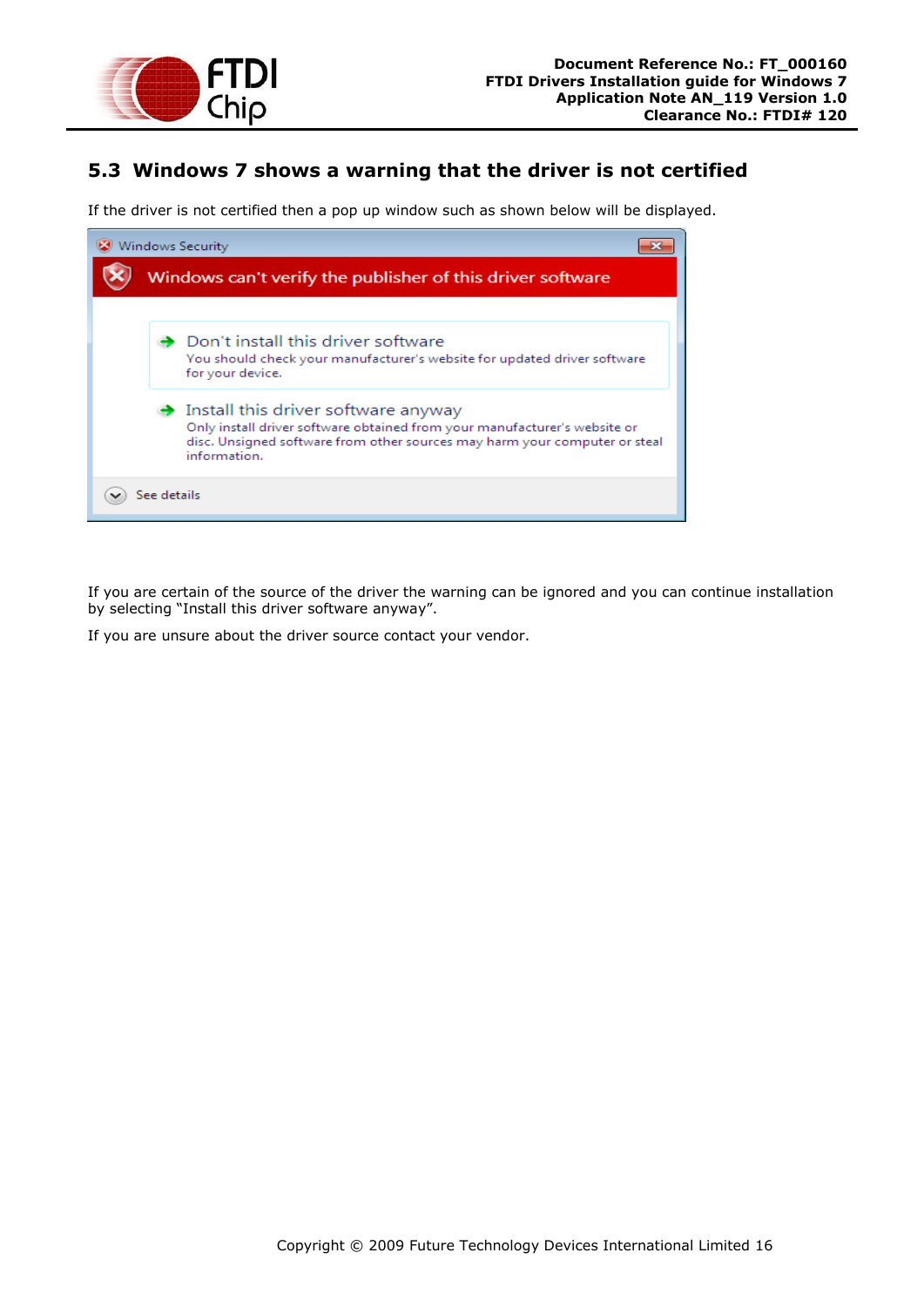

### <span id="page-17-0"></span>**5.4 Driver will not install on Windows 7 x64**

Windows 7 x64 OS will only allow certified drivers to be installed. The certified driver supplied by FTDI will work with VID 0403 and PID 6001 for FT232 and FT245 devices. It will also work with VID 0403 and PID 6010 for FT2232 devices and VID 0403 and PID 6011 for FT4232.

If you have a product where the manufacture has customised the driver but has not re-certified it, then the driver will not load. You should contact your vendor to determine if they will support Windows 7 x64.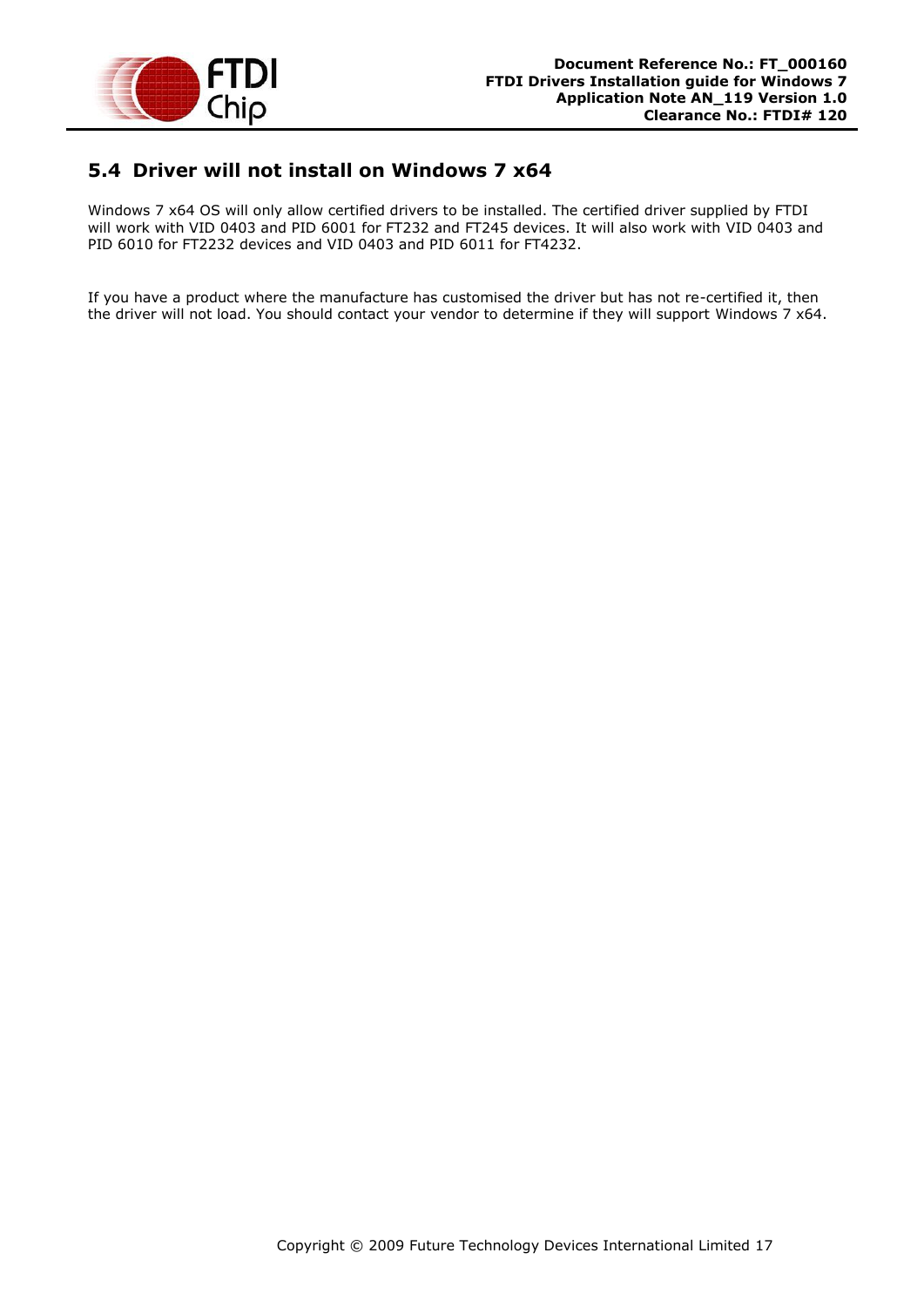

## <span id="page-18-0"></span>**6 Contact Information**

#### **Head Office – Glasgow, UK**

Future Technology Devices International Limited Unit 1, 2 Seaward Place, Centurion Business Park Glasgow G41 1HH United Kingdom

Tel: +44 (0) 141 429 2777 Fax: +44 (0) 141 429 2758

E-mail (Sales) [sales1@ftdichip.com](mailto:sales1@ftdichip.com) E-mail (Support) [support1@ftdichip.com](mailto:support1@ftdichip.com) E-mail (General Enquiries) [admin1@ftdichip.com](mailto:admin1@ftdichip.com) Web Site URL [http://www.ftdichip.com](http://www.ftdichip.com/) Web Shop URL [http://www.ftdichip.com](http://www.ftdichip.com/)

#### **Branch Office – Taipei, Taiwan**

Future Technology Devices International Limited (Taiwan) 2F, No 516, Sec. 1 NeiHu Road Taipei 114 Taiwan, R.O.C. Tel: +886 (0) 2 8797 1330 Fax: +886 (0) 2 8751 9737

E-mail (Sales) [tw.sales1@ftdichip.com](mailto:tw.sales1@ftdichip.com) E-mail (Support) [tw.support1@ftdichip.com](mailto:tw.support1@ftdichip.com) E-mail (General Enquiries) [tw.admin1@ftdichip.com](mailto:tw.admin1@ftdichip.com) Web Site URL [http://www.ftdichip.com](http://www.ftdichip.com/)

#### **Branch Office – Hillsboro, Oregon, USA**

Future Technology Devices International Limited (USA) 7235 NW Evergreen Parkway, Suite 600 Hillsboro, OR 97123-5803 USA Tel: +1 (503) 547 0988 Fax: +1 (503) 547 0987

E-Mail (Sales) [us.sales@ftdichip.com](mailto:us.sales@ftdichip.com) E-Mail (Support) [us.support@ftdichip.com](mailto:us.support@ftdichip.com) Web Site URL [http://www.ftdichip.com](http://www.ftdichip.com/)

#### **Branch Office – Shanghai, China**

Future Technology Devices International Limited (China) Room 408, 317 Xianxia Road, ChangNing District, ShangHai, China

Tel: +86 [\(21\) 6](LiveCall:(503)547-0988)2351596 Fax: +8[6\(21\) 6](LiveCall:(503)547-0987)2351595

E-Mail (Sales): [cn.sales@ftdichip.com](mailto:cn.sales@ftdichip.com) E-Mail (Support): c[n.support@ftdichip.](mailto:.support@ftdichip)com E-Mail (General Enquiries): cn[.admin1@ftdichip.com](mailto:admin1@ftdichip.com) Web Site URL: [http://www.ftdichip.com](http://www.ftdichip.com/)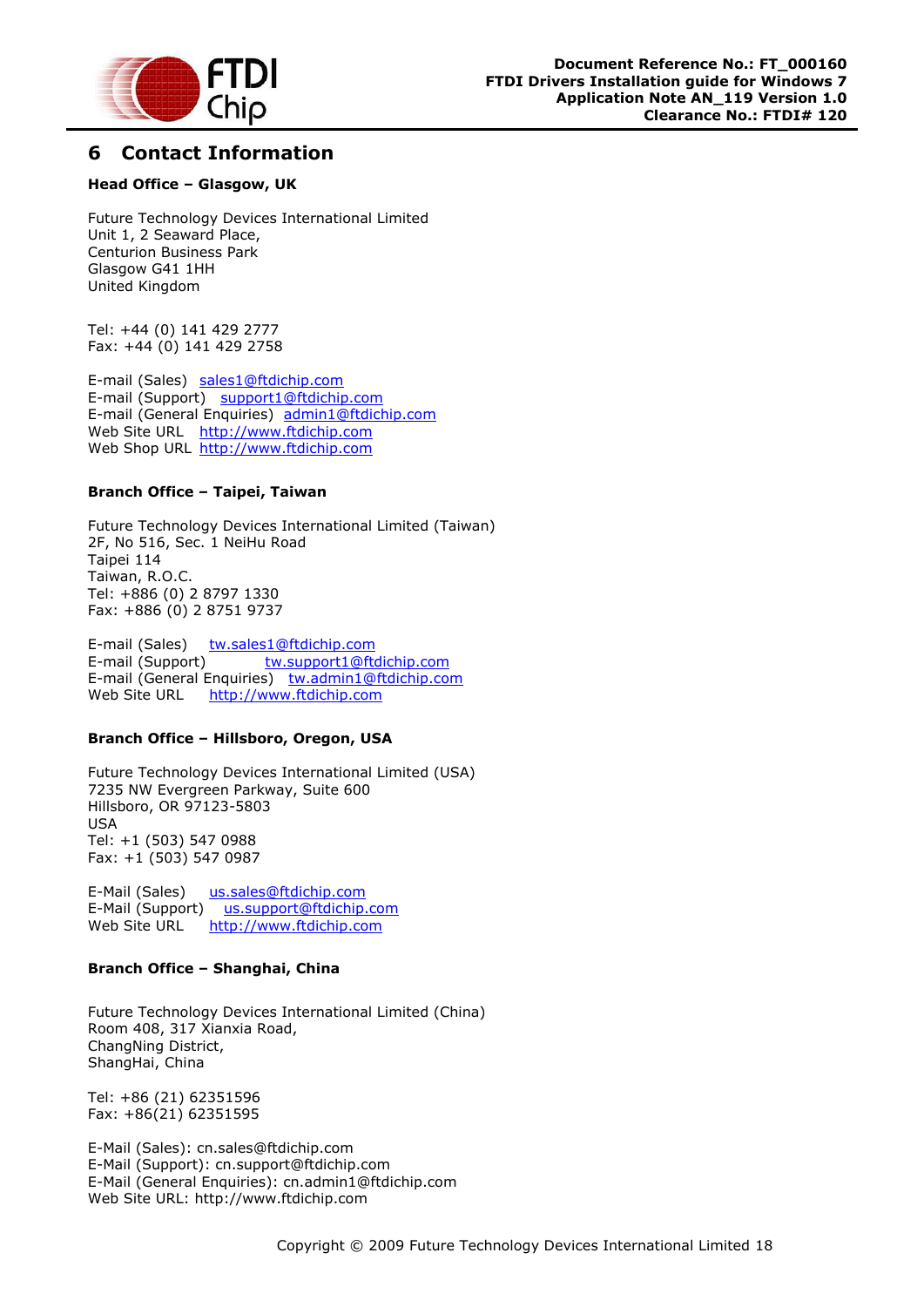

#### **Distributor and Sales Representatives**

Please visit the Sales Network page of the FTDI Web site for the contact details of our distributor(s) and sales representative(s) in your country.

Neither the whole nor any part of the information contained in, or the product described in this manual, may be adapted or reproduced in any material or electronic form without the prior written consent of the copyright holder. This product and its documentation are supplied on an as-is basis and no warranty as to their suitability for any particular purpose is either made or implied. Future Technology Devices International Ltd will not accept any claim for damages howsoever arising as a result of use or failure of this product. Your statutory rights are not affected. This product or any variant of it is not intended for use in any medical appliance, device or system in which the failure of the product might reasonably be expected to result in personal injury. This document provides preliminary information that may be subject to change without notice. No freedom to use patents or other intellectual property rights is implied by the publication of this document. Future Technology Devices International Ltd, Unit 1, 2 Seaward Place, Centurion Business Park, Glasgow G41 1HH United Kingdom. Scotland Registered Number: SC136640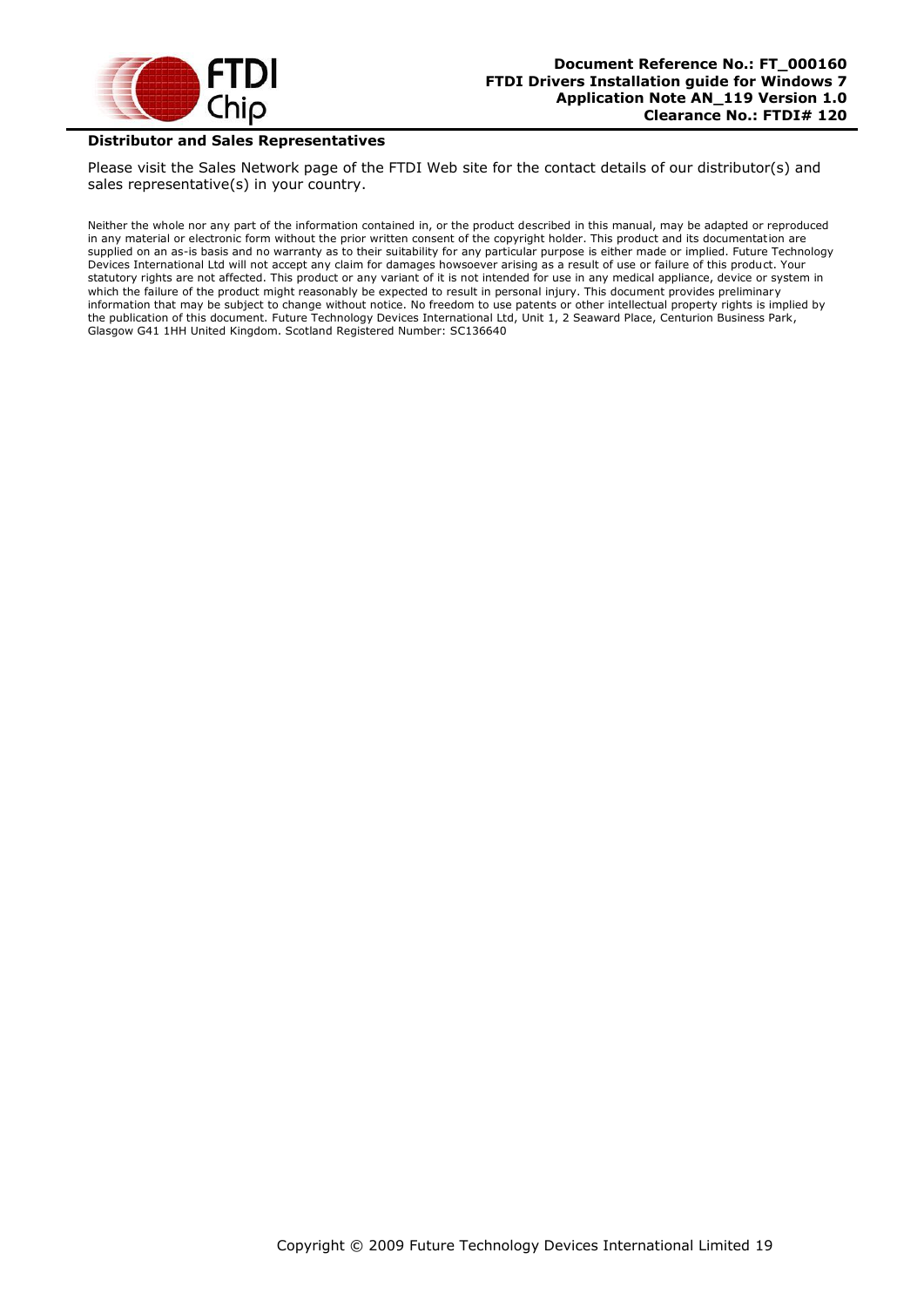

# <span id="page-20-0"></span>**Appendix A – Abbreviations**

| Terms       | Description                                                             |
|-------------|-------------------------------------------------------------------------|
| <b>PID</b>  | Product ID, a unique product identification issued by the holder of the |
| <b>VID</b>  | Vendor ID, a unique vendor identification number issued by the USB      |
| <b>USB</b>  | <b>USB Universal Serial Bus</b>                                         |
| <b>WHQL</b> | WHQL Microsoft Windows® Hardware Quality Labs                           |
| ΟS          | <b>Operating System</b>                                                 |